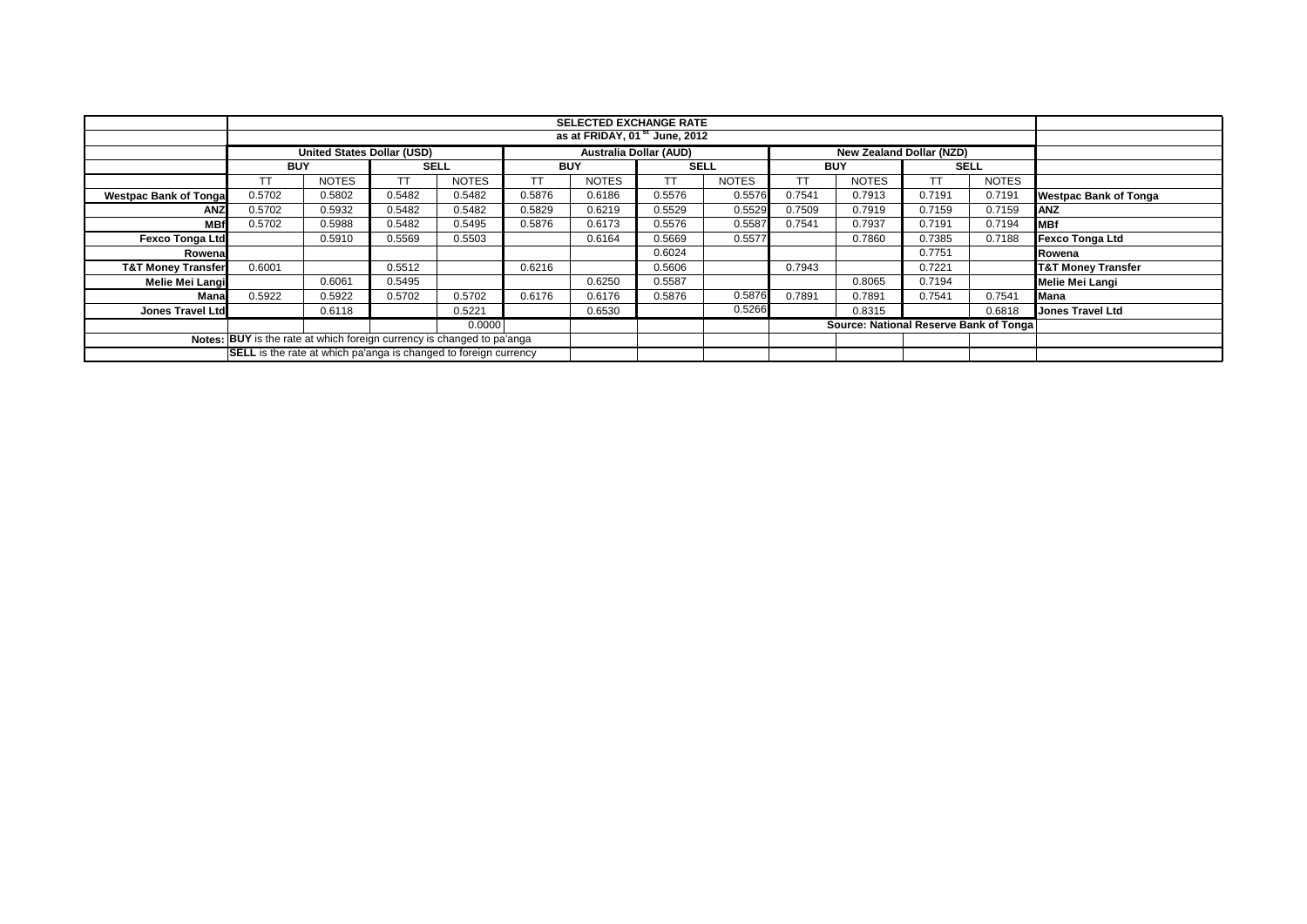|                                                                        |                                                                  |              |             |                               |            |                                        | <b>SELECTED EXCHANGE RATE</b> |              |            |              |             |              |                               |
|------------------------------------------------------------------------|------------------------------------------------------------------|--------------|-------------|-------------------------------|------------|----------------------------------------|-------------------------------|--------------|------------|--------------|-------------|--------------|-------------------------------|
|                                                                        | as at FRIDAY, 08th June, 2012                                    |              |             |                               |            |                                        |                               |              |            |              |             |              |                               |
|                                                                        | <b>United States Dollar (USD)</b>                                |              |             | <b>Australia Dollar (AUD)</b> |            |                                        | New Zealand Dollar (NZD)      |              |            |              |             |              |                               |
|                                                                        | <b>BUY</b>                                                       |              | <b>SELL</b> |                               | <b>BUY</b> |                                        | <b>SELL</b>                   |              | <b>BUY</b> |              | <b>SELL</b> |              |                               |
|                                                                        |                                                                  | <b>NOTES</b> | TΤ          | <b>NOTES</b>                  |            | <b>NOTES</b>                           | TТ                            | <b>NOTES</b> | TT         | <b>NOTES</b> | TТ          | <b>NOTES</b> |                               |
| <b>Westpac Bank of Tonga</b>                                           | 0.5771                                                           | 0.6040       | 0.5551      | 0.5551                        | 0.5853     | 0.6163                                 | 0.5553                        | 0.5553       | 0.7486     | 0.7858       | 0.7136      | 0.7136       | <b>Westpac Bank of Tonga</b>  |
| <b>ANZ</b>                                                             | 0.5771                                                           | 0.6001       | 0.5551      | 0.5551                        | 0.5796     | 0.6186                                 | 0.5496                        | 0.5496       | 0.7447     | 0.7857       | 0.7097      | 0.7097       | ANZ                           |
| <b>MBf</b>                                                             | 0.5771                                                           | 0.6024       | 0.5551      | 0.5556                        | 0.5853     | 0.6173                                 | 0.5553                        | 0.5556       | 0.7486     | 0.7874       | 0.7136      | 0.7143       | <b>MBf</b>                    |
| <b>Fexco Tonga Ltd</b>                                                 |                                                                  | 0.5981       | 0.5604      | 0.5569                        |            | 0.6130                                 | 0.5609                        | 0.5546       |            | 0.7794       | 0.7300      | 0.7128       | Fexco Tonga Ltd               |
| Rowena                                                                 |                                                                  |              |             |                               |            |                                        | 0.6172                        |              |            |              | 0.7633      |              | Rowena                        |
| <b>T&amp;T Money Transfer</b>                                          | 0.6070                                                           |              | 0.5581      |                               | 0.6193     |                                        | 0.5583                        |              | 0.7888     |              | 0.7166      |              | <b>T&amp;T Money Transfer</b> |
| Melie Mei Langi                                                        |                                                                  | 0.6098       | 0.5556      |                               |            | 0.6250                                 | 0.5556                        |              |            | 0.8000       | 0.7143      |              | Melie Mei Langi               |
| Mana                                                                   | 0.5991                                                           | 0.5991       | 0.5771      | 0.5771                        | 0.6153     | 0.6153                                 | 0.5853                        | 0.5853       | 0.7836     | 0.7836       | 0.7486      | 0.7486       | <b>Mana</b>                   |
| Jones Travel Ltd                                                       |                                                                  | 0.6301       |             | 0.5287                        |            | 0.6495                                 |                               | 0.5234       |            | 0.8250       |             | 0.6759       | <b>Jones Travel Ltd</b>       |
|                                                                        |                                                                  |              |             |                               |            | Source: National Reserve Bank of Tonga |                               |              |            |              |             |              |                               |
| Notes: BUY is the rate at which foreign currency is changed to pa'ang: |                                                                  |              |             |                               |            |                                        |                               |              |            |              |             |              |                               |
|                                                                        | SELL is the rate at which pa'anga is changed to foreign currency |              |             |                               |            |                                        |                               |              |            |              |             |              |                               |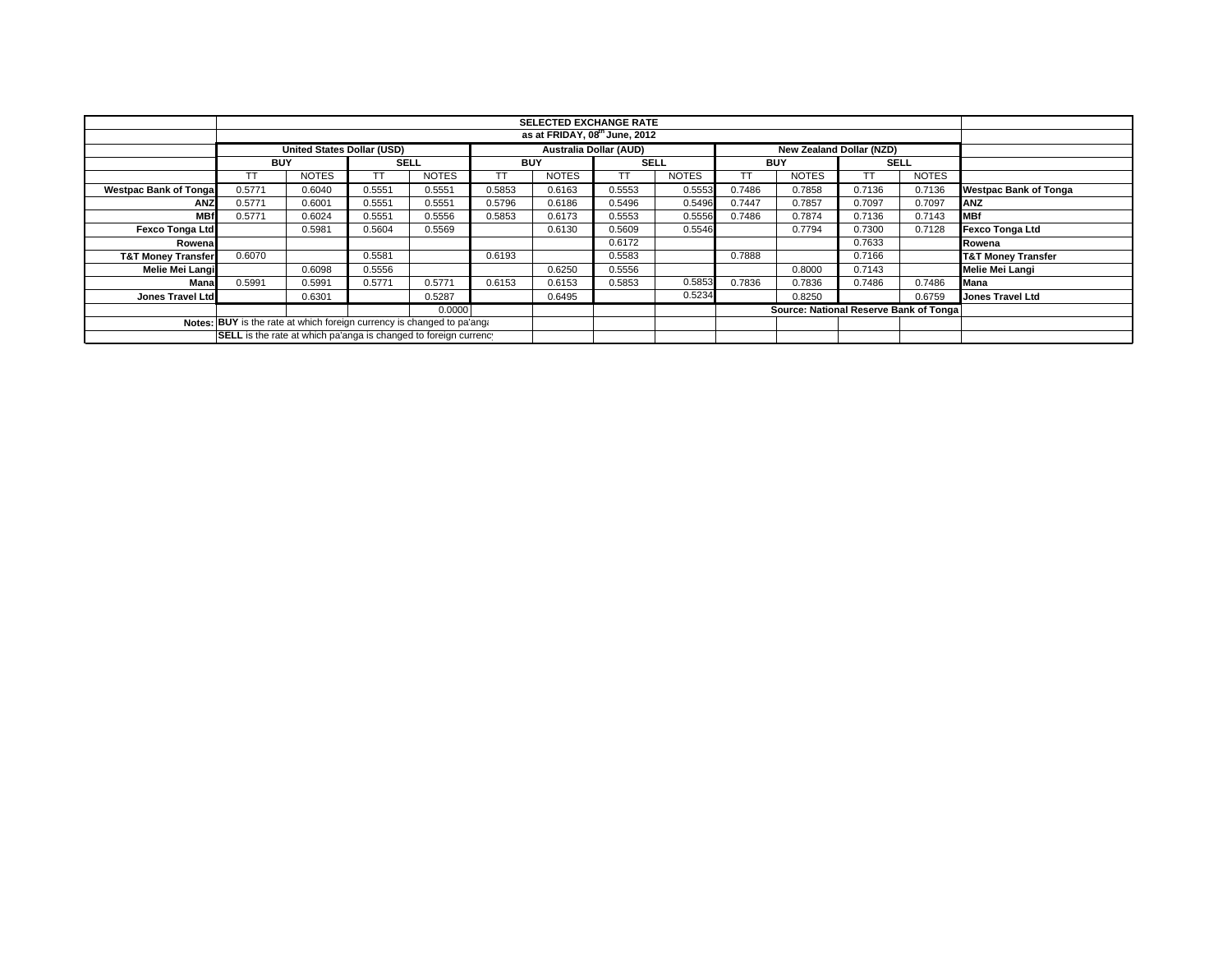|                               |                                                                         | <b>SELECTED EXCHANGE RATE</b>     |             |              |            |                               |             |              |            |                                        |             |              |                               |
|-------------------------------|-------------------------------------------------------------------------|-----------------------------------|-------------|--------------|------------|-------------------------------|-------------|--------------|------------|----------------------------------------|-------------|--------------|-------------------------------|
|                               |                                                                         | as at FRIDAY, 15th June, 2012     |             |              |            |                               |             |              |            |                                        |             |              |                               |
|                               |                                                                         | <b>United States Dollar (USD)</b> |             |              |            | <b>Australia Dollar (AUD)</b> |             |              |            | New Zealand Dollar (NZD)               |             |              |                               |
|                               | <b>BUY</b>                                                              |                                   | <b>SELL</b> |              | <b>BUY</b> |                               | <b>SELL</b> |              | <b>BUY</b> |                                        | <b>SELL</b> |              |                               |
|                               |                                                                         | <b>NOTES</b>                      | TT          | <b>NOTES</b> |            | <b>NOTES</b>                  | ТT          | <b>NOTES</b> |            | <b>NOTES</b>                           | TT          | <b>NOTES</b> |                               |
| <b>Westpac Bank of Tonga</b>  | 0.5802                                                                  | 0.6071                            | 0.5582      | 0.5582       | 0.5822     | 0.6132                        | 0.5522      | 0.5522       | 0.7401     | 0.7773                                 | 0.7051      | 0.7051       | <b>Westpac Bank of Tonga</b>  |
| <b>ANZ</b>                    | 0.5802                                                                  | 0.6032                            | 0.5582      | 0.5582       | 0.5775     | 0.6165                        | 0.5475      | 0.5475       | 0.7378     | 0.7788                                 | 0.7028      | 0.7028       | <b>ANZ</b>                    |
| <b>MB</b>                     | 0.5802                                                                  | 0.6061                            | 0.5582      | 0.5587       | 0.5822     | 0.6135                        | 0.5522      | 0.5525       | 0.7401     | 0.7752                                 | 0.7051      | 0.7042       | <b>MBf</b>                    |
| <b>Fexco Tonga Ltd</b>        |                                                                         | 0.6013                            | 0.5645      | 0.5600       |            | 0.6108                        | 0.5582      | 0.5526       |            | 0.7723                                 | 0.7238      | 0.7063       | <b>Fexco Tonga Ltd</b>        |
| Rowena                        |                                                                         |                                   |             |              |            |                               | 0.6172      |              |            |                                        | 0.7633      |              | Rowena                        |
| <b>T&amp;T Money Transfer</b> | 0.6103                                                                  |                                   | 0.5612      |              | 0.6162     |                               | 0.5552      |              | 0.7803     |                                        | 0.7081      |              | <b>T&amp;T Money Transfer</b> |
| Melie Mei Langi               |                                                                         | 0.6135                            | 0.5587      |              |            | 0.6211                        | 0.5525      |              |            | 0.7874                                 | 0.7042      |              | Melie Mei Langi               |
| Jones Travel Ltd              |                                                                         | 0.6334                            |             | 0.5316       |            | 0.6473                        |             | 0.5214       |            | 0.8177                                 |             | 0.6693       | <b>Jones Travel Ltd</b>       |
|                               |                                                                         |                                   |             | 0.0000       |            |                               |             |              |            | Source: National Reserve Bank of Tonga |             |              |                               |
|                               | Notes: BUY is the rate at which foreign currency is changed to pa'anga  |                                   |             |              |            |                               |             |              |            |                                        |             |              |                               |
|                               | <b>SELL</b> is the rate at which pa'anga is changed to foreign currency |                                   |             |              |            |                               |             |              |            |                                        |             |              |                               |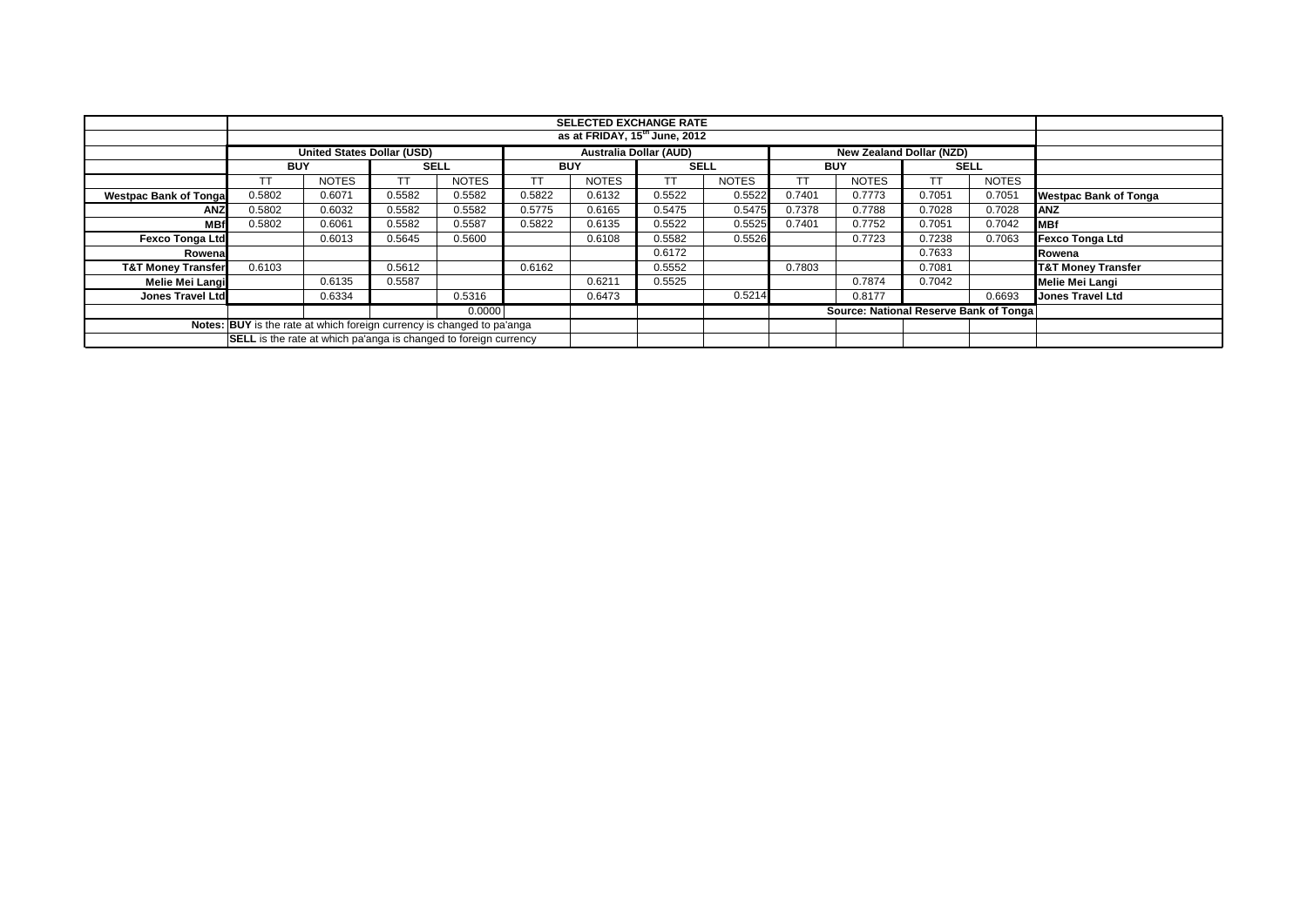|                                                                        | <b>SELECTED EXCHANGE RATE</b> |                            |             |              |            |                               |             |              |            |                                        |             |              |                              |
|------------------------------------------------------------------------|-------------------------------|----------------------------|-------------|--------------|------------|-------------------------------|-------------|--------------|------------|----------------------------------------|-------------|--------------|------------------------------|
| as at FRIDAY, 22 <sup>th</sup> June, 2012                              |                               |                            |             |              |            |                               |             |              |            |                                        |             |              |                              |
|                                                                        |                               | United States Dollar (USD) |             |              |            | <b>Australia Dollar (AUD)</b> |             |              |            | New Zealand Dollar (NZD)               |             |              |                              |
|                                                                        | <b>BUY</b>                    |                            | <b>SELL</b> |              | <b>BUY</b> |                               | <b>SELL</b> |              | <b>BUY</b> |                                        | <b>SELL</b> |              |                              |
|                                                                        | <b>TT</b>                     | <b>NOTES</b>               |             | <b>NOTES</b> | TT         | <b>NOTES</b>                  | ТT          | <b>NOTES</b> |            | <b>NOTES</b>                           |             | <b>NOTES</b> |                              |
| <b>Westpac Bank of Tongal</b>                                          | 0.5847                        | 0.6116                     | 0.5627      | 0.5627       | 0.5847     | 0.6157                        | 0.5547      | 0.5547       | 0.7413     | 0.7785                                 | 0.7063      | 0.7063       | <b>Westpac Bank of Tonga</b> |
| <b>ANZ</b>                                                             | 0.5847                        | 0.6077                     | 0.5627      | 0.5627       | 0.5804     | 0.6194                        | 0.5504      | 0.5504       | 0.7388     | 0.7798                                 | 0.7038      | 0.7038       | ANZ                          |
| <b>MBf</b>                                                             | 0.5847                        | 0.6098                     | 0.5627      | 0.5618       | 0.5847     | 0.6173                        | 0.5547      | 0.5556       | 0.7413     | 0.7813                                 | 0.7063      | 0.7042       | <b>IMBf</b>                  |
| <b>Fexco Tonga Ltd</b>                                                 |                               | 0.6059                     | 0.5707      | 0.5642       |            | 0.6138                        | 0.5616      | 0.5554       |            | 0.7733                                 | 0.7228      | 0.7072       | <b>Fexco Tonga Ltd</b>       |
| Rowenal                                                                |                               |                            |             |              |            |                               | 0.5882      |              |            |                                        | 0.7575      |              | Rowena                       |
| Melie Mei Langi                                                        |                               | 0.6173                     | 0.5618      |              |            | 0.6250                        | 0.5556      |              |            | 0.7937                                 | 0.7042      |              | Melie Mei Langi              |
| Mana                                                                   | 0.6067                        | 0.6067                     | 0.5847      | 0.5847       | 0.6147     | 0.6147                        | 0.5847      | 0.5847       | 0.7763     | 0.7763                                 | 0.7413      | 0.7413       | <b>Mana</b>                  |
| Jones Travel Ltd                                                       |                               | 0.6381                     |             | 0.5359       |            | 0.6504                        |             | 0.5242       |            | 0.8188                                 |             | 0.6703       | <b>Jones Travel Ltd</b>      |
| <b>MoneyGram</b>                                                       | 0.5910                        |                            | 0.5586      |              | 0.5796     |                               | 0.5434      |              | 0.7518     |                                        | 0.6925      |              | MoneyGram                    |
| 0.0000                                                                 |                               |                            |             |              |            |                               |             |              |            | Source: National Reserve Bank of Tonga |             |              |                              |
| Notes: BUY is the rate at which foreign currency is changed to pa'ang: |                               |                            |             |              |            |                               |             |              |            |                                        |             |              |                              |
| SELL is the rate at which pa'anga is changed to foreign currency       |                               |                            |             |              |            |                               |             |              |            |                                        |             |              |                              |